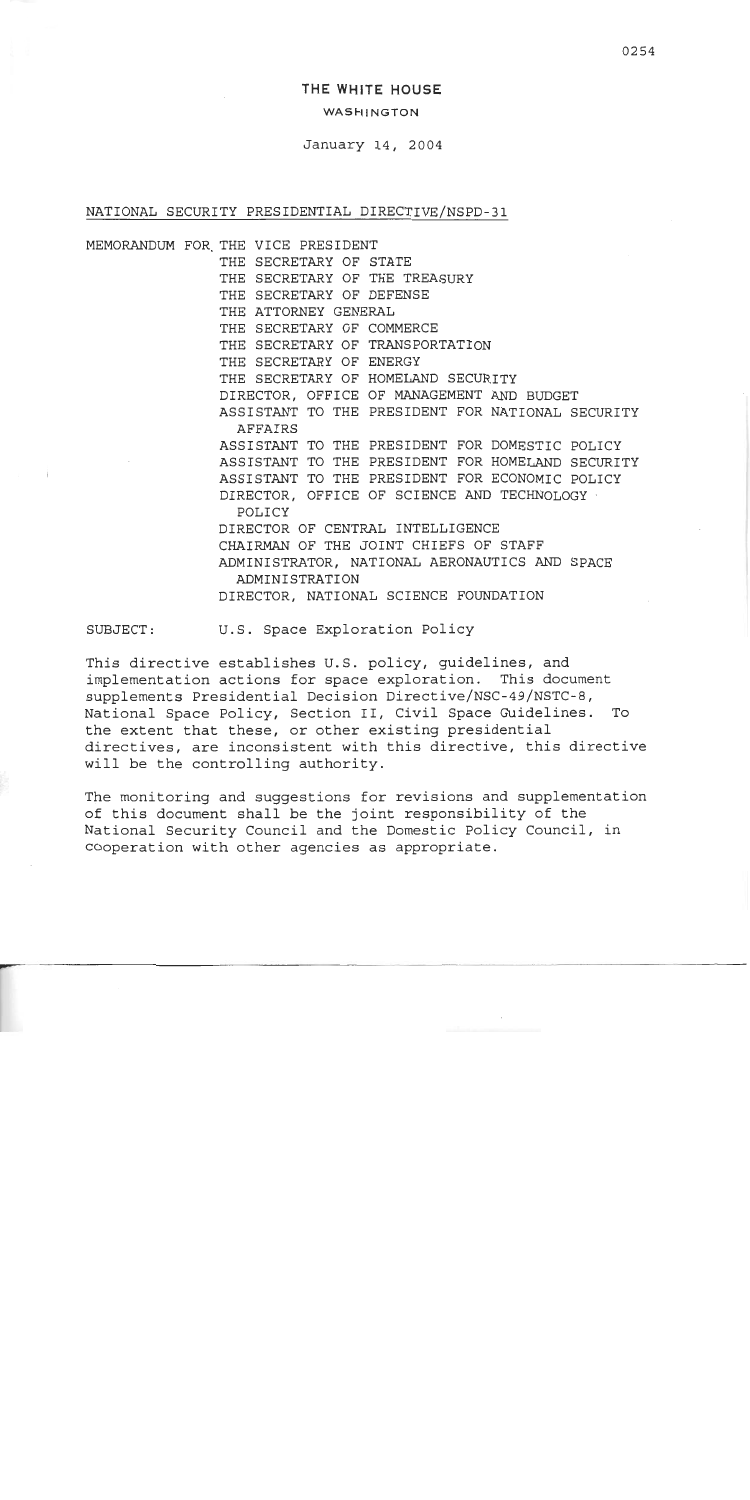#### I. Background

From the Apollo landings on the Moon, to robotic surveys of the Sun and the planets, to the compelling images captured by advanced space telescopes, U.S. achievements in space have revolutionized humanity's view of the universe and have inspired Americans and people around the world. These achievements also have led to the development of technologies that have widespread applications to address problems on Earth. As the world enters the second century of powered flight, it is time to articulate a new vision that will define and guide U.S. space exploration activities for the next several decades.

Today, humanity has the potential to seek answers to the most fundamental questions posed about the origins of the universe and the existence of life beyond Earth. Telescopes have found planets around other stars. Robotic probes have identified potential resources on the Moon, and evidence of water -- a key ingredient for life -- has been found on Mars and the moons of Jupiter.

Direct human experience in space has fundamentally altered our Direct human experience in space has fundamentally altered our<br>perspective of humanity and our place in the universe. Humans<br>have the ability to respond to the unexpected developments inherent in space travel and possess unique skills that enhance discoveries. Just as Mercury, Gemini, and Apollo challenged a generation of Americans, a renewed U.S. space exploration program with a significant human component can inspire us -- and our youth -- to greater achievements on Earth and in space.

The loss of Space Shuttles *Challenger* and *Columbia* and their crews are a stark reminder of the inherent risks of space flight and the severity of the challenges posed by space exploration. In preparation for future human exploration, we must advance our ability to live and work safely in space and, at the same time, develop the technologies to extend humanity's reach to the Moon, Mars, and beyond. The new technologies required for further space exploration also will improve the Nation's other space activities and may provide applications that could be used to address problems on Earth.

Like the explorers of the past and the pioneers of flight in the last century, we cannot today identify all that we will gain from space exploration; we are confident, nonetheless, that the eventual return will be great. Like their efforts, the success from space exploration; we are confident, nonetheless, that the<br>eventual return will be great. Like their efforts, the success<br>of future U.S. space exploration will unfold over generations.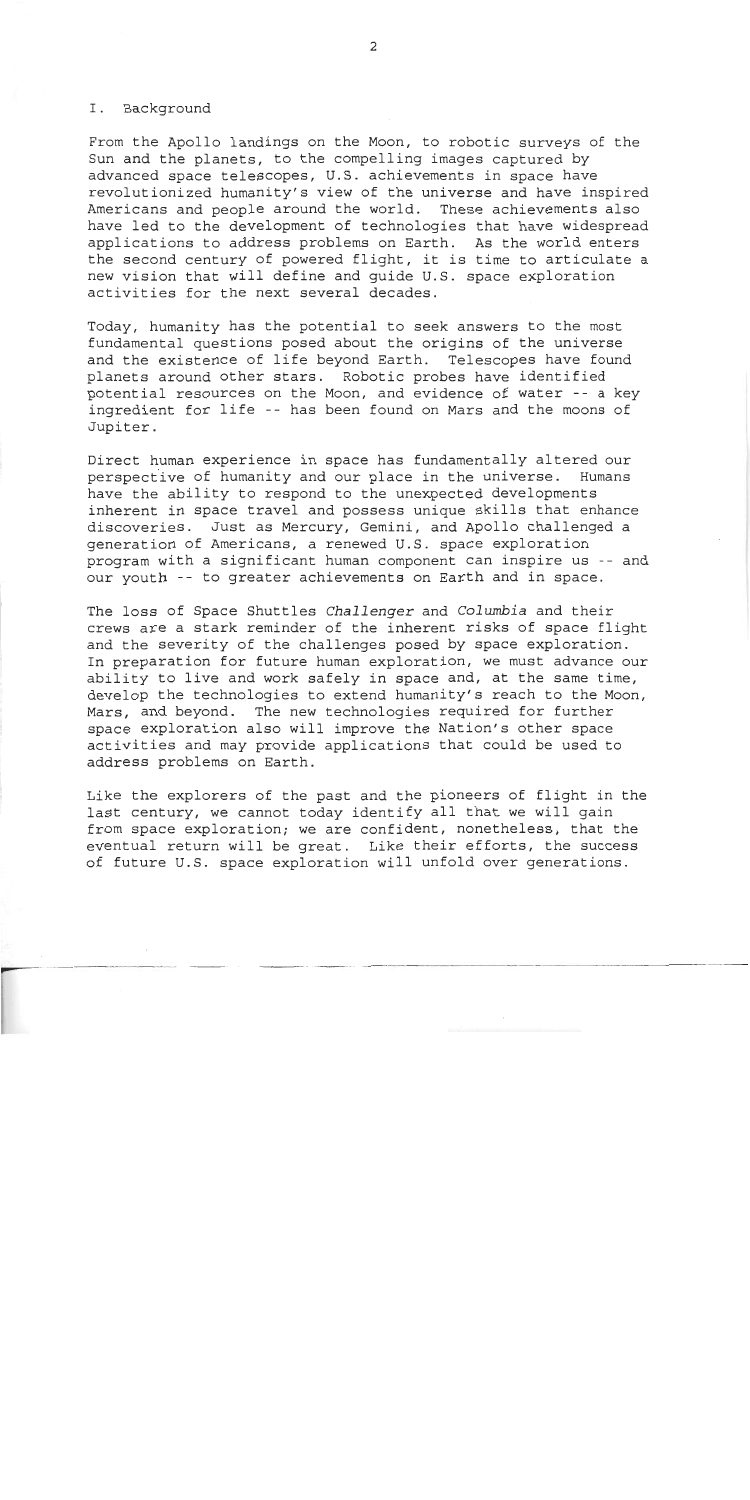### II. Policy Goal and Objectives

The fundamental goal of this policy is to advance U.S. scientific, security, and economic interests through a robust space exploration program. In support of this goal, the United States will:

- Implement a sustained and affordable human and robotic program to explore the solar system and beyond;
- Extend human presence across the solar system, starting with a human return to the Moon by the year 2020, in preparation for human exploration of Mars and other destinations;
- Develop the innovative technologies, knowledge, and infrastructures both to explore and to support decisions about the destinations for human exploration; and
- Promote international and commercial participation in exploration to further U.S. scientific, security, and economic interests.
- III. Implementation Guidelines

The Administrator of the National Aeronautics and Space Administration will be responsible for the plans, programs, and activities required to implement this policy, in coordination with other agencies, as deemed appropriate. The Administrator will plan and implement an integrated, long-term robotic and human exploration program structured with measurable milestones and executed on the basis of available resources, accumulated experience, and technology readiness.

To implement the goal and objectives of this policy, the Administrator will conduct the following activities and take other actions as required:

A. Exploration Activities in Low Earth Orbit

- 1. Space Shuttle
- Return the Space Shuttle to flight as soon as practical, based on the recommendations of the Columbia Accident Investigation Board;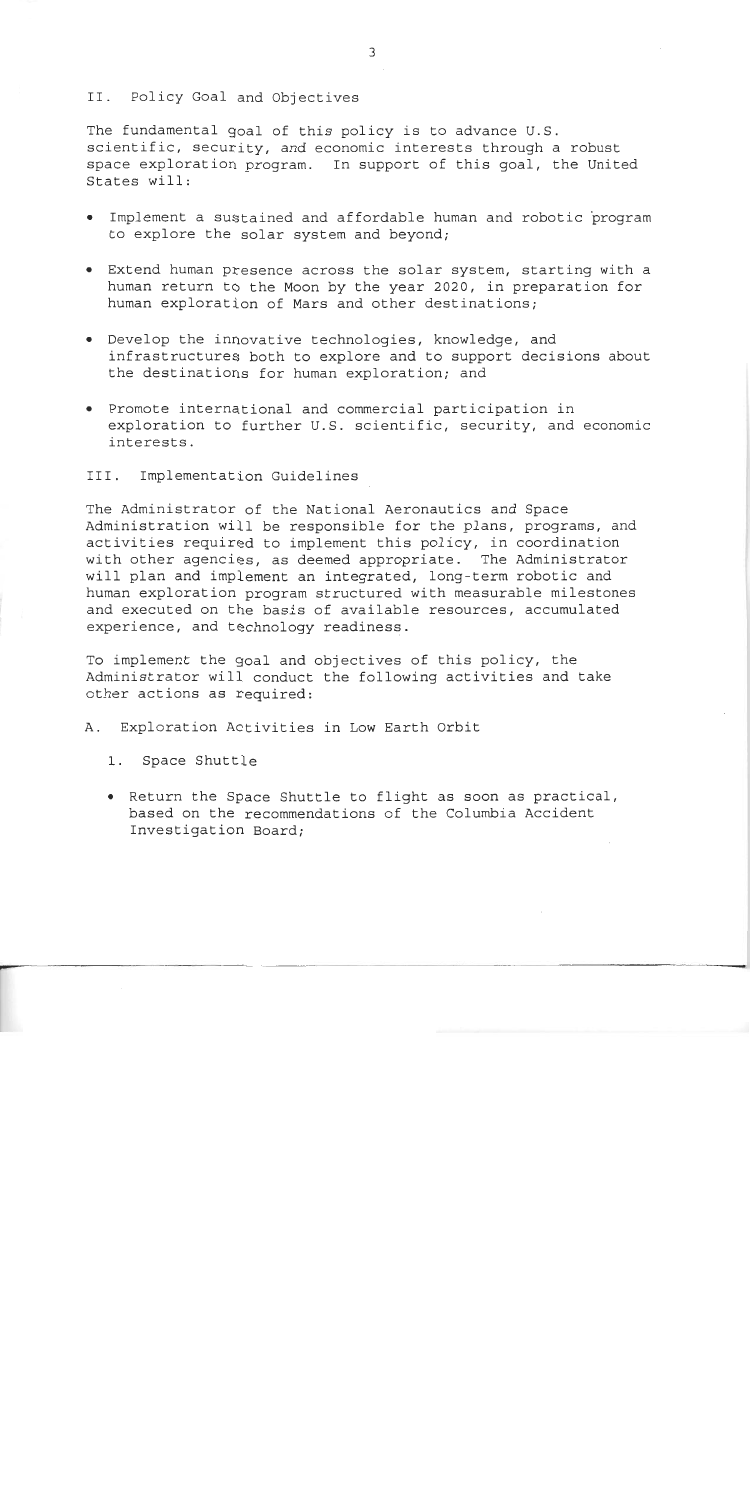- Focus use of the Space Shuttle to complete assembly of the International Space Station; and
- Retire the Space Shuttle as soon as assembly of the International Space Station is completed, planned for the end of this decade;
- 2. International Space Station
- Complete assembly of the International Space Station, including the U.S. components that support U.S. space exploration goals and those provided by foreign partners, planned for the end of this decade;
- Focus U.S. research and use of the International Space Station on supporting space exploration goals, with emphasis on understanding how the space environment affects astronaut health and capabilities and developing countermeasures; and
- Conduct International Space Station activities in a manner consistent with U.S. obligations contained in the agreements between the United States and other partners in the International Space Station.
- B. Space Exploration Beyond Low Earth Orbit
	- 1. The Moon
	- Undertake lunar exploration activities to enable sustained human and robotic exploration of Mars and more distant destinations in the solar system;
	- Starting no later than 2008, initiate a series of robotic missions to the Moon to prepare for and support future human exploration activities;
	- Conduct the first extenaed human expedition to the lunar surface as early as 2015, but no later than the year 2020; and
	- Use lunar exploration activities to further science, and to develop and test new approaches, technologies, and systems, including use of lunar and other space resources, to support sustained human space exploration to Mars and other destinations.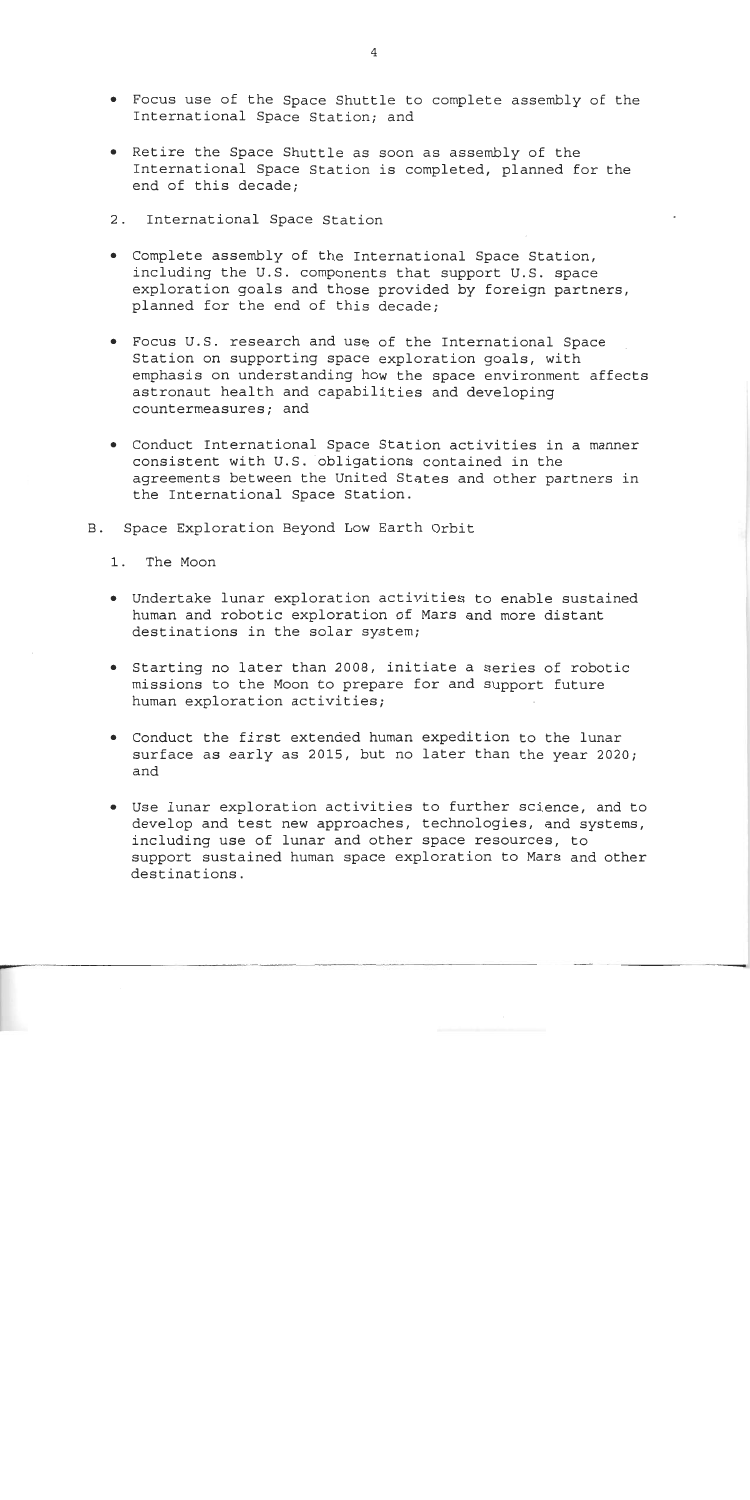- *r'.* 2. Mars and Other Destinations
	- Conduct robotic exploration of Mars to search for evidence of life, to understand the history of the solar system, and to prepare for future human exploration;
	- Conduct robotic exploration across the solar system for scientific purposes and to support human exploration. In particular, explore Jupiter's moons, asteroids and other bodies to search for evidence of life, to understand the history of the solar system, and to search for resources;
	- Conduct advanced telescope searches for Earth-like planets and habitable environments around other stars;
	- Develop and demonstrate power generation, propulsion, life support, and other key capabilities required to support more distant, more capable, and/or longer duration human and robotic exploration of Mars and other destinations; and
	- Conduct human expeditions to Mars after acquiring adequate knowledge about the planet using robotic missions and after successfully demonstrating sustained human exploration missions to the Moon.
- C. Space Transportation Capabilities Supporting Exploration
	- Develop a new crew exploration vehicle to provide crew transportation for missions beyond low Earth orbit;
		- Conduct the initial test flight before the end of this decade in order to provide an operational capability to support human exploration missions no later than 2014;
	- Separate to the maximum practical extent crew from cargo transportation to the International Space Station and for launching exploration missions beyond low Earth orbit;
		- Acquire cargo transportation as soon as practical and affordable to support missions to and'from the International Space Station; and
		- Acquire crew transportation to and from the International Space Station, as required, after the Space Shuttle is retired from service.